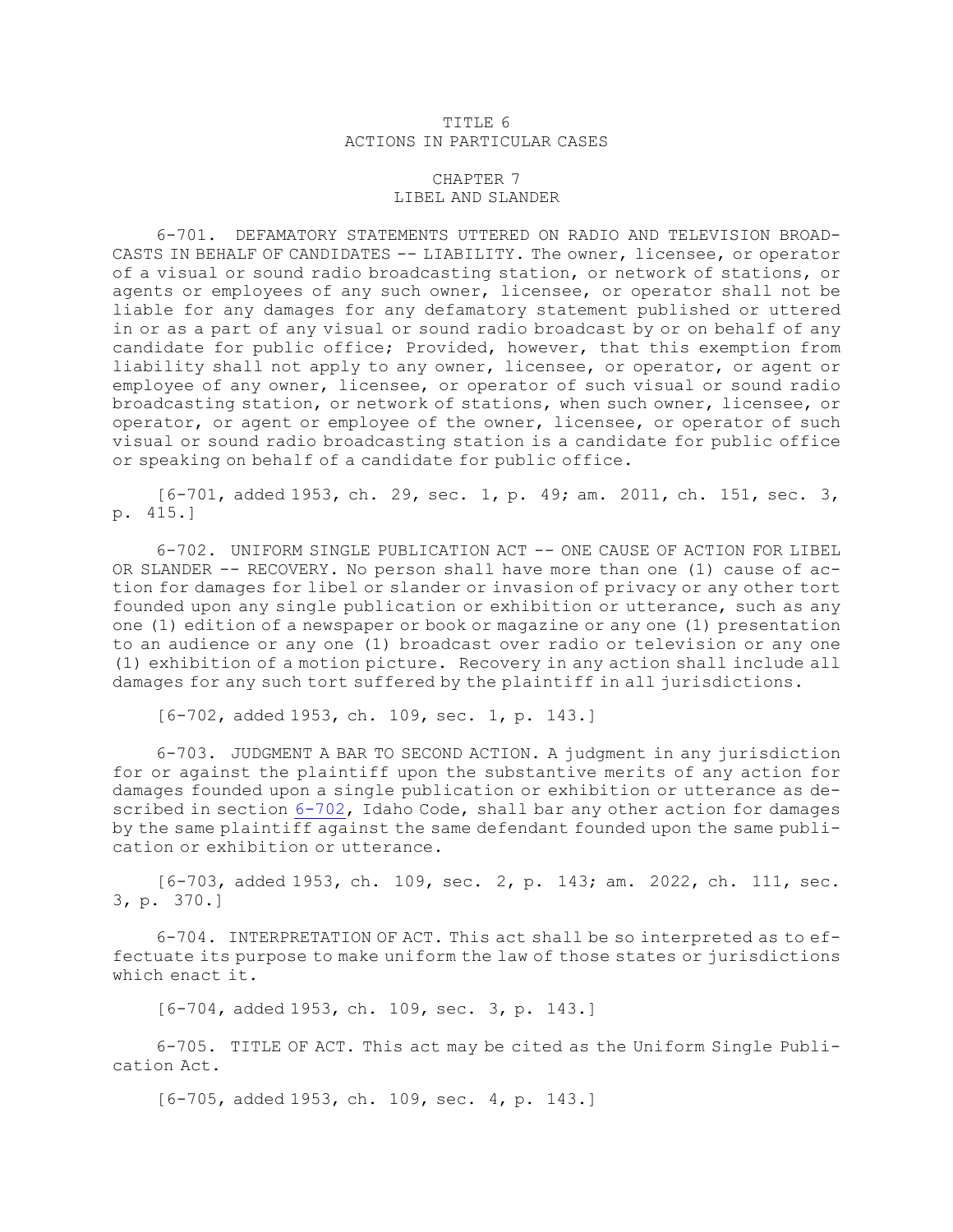6-706. RADIO OR TELEVISION BROADCASTING STATION OR NETWORK OF STATIONS -- PROOF OF MALICE. No person, firm, or corporation owning or operating <sup>a</sup> radio or television broadcasting station or network of stations shall be liable under the laws of libel, slander or defamation on account of having made its broadcasting facilities or network available to any person, in the absence of proof of actual malice on the part of such owner or operator; Provided, however, that this section shall not be construed to amend or modify the provisions of section [6-701](https://legislature.idaho.gov/statutesrules/idstat/Title6/T6CH7/SECT6-701), Idaho Code.

[6-706, added 1963, ch. 158, sec. 1, p. 459.]

6-707. RIGHT OF STATION TO REQUIRE SUBMISSION OF MATTER INTENDED TO BE BROADCAST. Any person, firm, or corporation owning or operating <sup>a</sup> radio or television broadcasting station shall have the right, but shall not be compelled, to require the submission and permanent filing, in such station, of <sup>a</sup> copy of the complete address, script or other form of expression, intended to be broadcast over such station before the time of the intended broadcast thereof.

[6-707, added 1963, ch. 158, sec. 2, p. 459.]

6-708. LIMITATIONS AND RESTRICTIONS UPON IMMUNITY FROM LIABILITY -- FAILURE TO EXERCISE DUE CARE. Nothing in this act contained shall be construed to relieve any person broadcasting over <sup>a</sup> radio or television station from liability under the law of libel, slander or defamation. Nor shall anything in this act be construed to relieve any person, firm, or corporation owning or operating <sup>a</sup> radio or television broadcasting station or network from liability under the law of libel, slander or defamation on account of any broadcast prepared or made by any such person, firm, or corporation or by any officer or employee thereof in the course of his employment. In no event, however, shall any such person, firm, or corporation be liable for any damages for any defamatory statement or act published or uttered on or as <sup>a</sup> part of <sup>a</sup> visual or sound broadcast unless it shall be alleged and proved by the complaining party that such person, firm, or corporation has failed to exercise due care to prevent the publication or utterance of such statement or act in such broadcast. Bona fide compliance with any federal law or the regulation of any federal regulatory agency shall be deemed to constitute such due care as hereinabove mentioned.

[6-708, added 1963, ch. 158, sec. 3, p. 459.]

6-709. LIABILITY IN CASE OF JOINT OPERATION. In any case where liability shall exist on account of any broadcast where two (2) or more radio or television stations were connected together simultaneously or by transcription, film, or other approved or adapted use for joint operation, in the making of such broadcast, such liability shall be confined and limited solely to the person, firm, or corporation owning or operating the radio or television station which originated such broadcast.

[6-709, added 1963, ch. 158, sec. 4, p. 459.]

6-710. PRIVILEGED BROADCASTS. <sup>A</sup> privileged broadcast which shall not be considered as libelous, slanderous, or defamatory is one made:

(1) In the proper discharge of an official duty.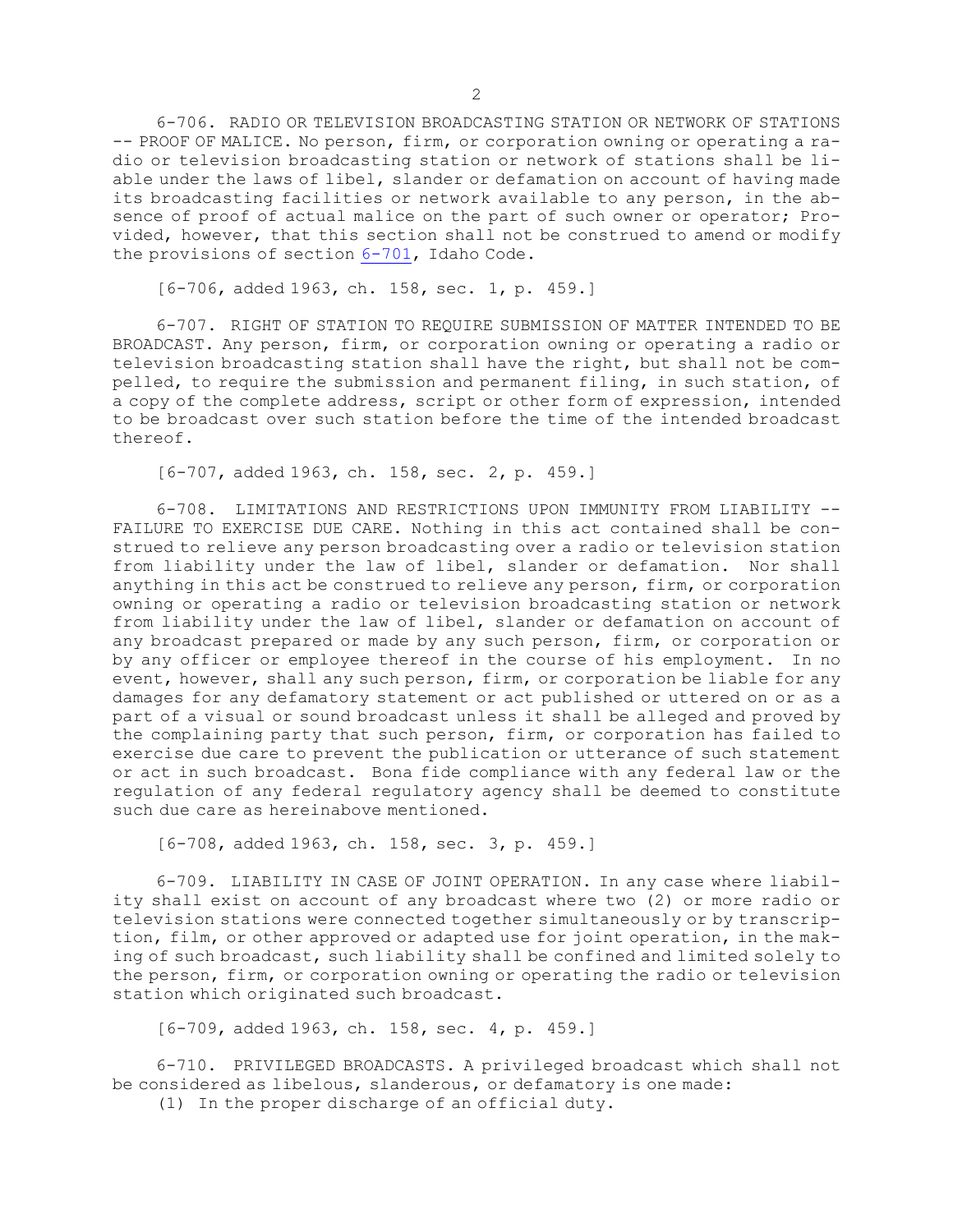(2) In any broadcast of or any statement made in any legislative or judicial proceeding.

(3) By fair and true report, without malice of <sup>a</sup> judicial, legislative, or other public official proceedings, or of anything said in the course thereof, or of <sup>a</sup> charge or complaint made by any person to <sup>a</sup> public official, upon which <sup>a</sup> warrant shall have been issued or an arrest made.

[6-710, added 1963, ch. 158, sec. 5, p. 459.]

6-711. MALICE NOT INFERRED FROM BROADCAST. In the cases provided for in subdivision (3) of the preceding section, malice is not to be inferred from the mere fact of communication or broadcast.

[6-711, added 1963, ch. 158, sec. 6, p. 459.]

6-712. RETRACTION BY NEWSPAPER, RADIO OR TELEVISION BROADCASTING STA-TION OR NETWORK OF STATIONS -- LIMIT OF RECOVERY. In any action for damages for the publication of <sup>a</sup> libel, in <sup>a</sup> newspaper, or of <sup>a</sup> slander or libel by radio or television broadcast, plaintiff shall recover no more than actual damages unless <sup>a</sup> correction be demanded and be not published or broadcast, as hereinafter provided. Plaintiff shall serve upon the publisher, at the place of publication or broadcaster at the place of broadcast, <sup>a</sup> written notice specifying the statements and the manner in which said statements are claimed to be slanderous or libelous and demanding that the same be corrected. Said notice and demand must be served within 20 days after knowledge of the publication or broadcast of the statement claimed to be slanderous or libelous. If <sup>a</sup> correction be demanded within said period and be not published or broadcast in substantially as conspicuous <sup>a</sup> manner in said newspaper or on said radio or television broadcasting station as were the statements claimed to be slanderous or libelous, in <sup>a</sup> regular issue thereof published or broadcast within three (3) weeks after such service, plaintiff, if he proves such notice, demand and failure to correct, and if his cause of action be maintained, may recover general, actual and exemplary damages; provided that no exemplary damages may be recovered unless the plaintiff shall prove that defendant made the publication or broadcast with actual malice, and actual malice shall not be inferred or presumed from the publication or broadcast. <sup>A</sup> correction published or broadcast in substantially as conspicuous <sup>a</sup> manner in said newspaper or on said broadcasting station as the statements claimed in the complaint to be defamatory, prior to receipt of <sup>a</sup> demand therefor, shall be of the same force and effect as though such correction has been published or broadcast within three (3) weeks after a demand therefor.

[6-712, added 1963, ch. 158, sec. 7, p. 459.]

6-713. PRIVILEGED PUBLICATION IN NEWSPAPER DEFINED. <sup>A</sup> privileged publication in <sup>a</sup> newspaper which shall not be considered as libelous is one made:

(1) In the proper discharge of an official duty.

(2) In any publication of or any statement made in any legislative or judicial proceeding.

(3) In <sup>a</sup> communication, without malice, to <sup>a</sup> person interested therein, by one who is also interested, or by one who stands in such relation to the person interested as to afford <sup>a</sup> reasonable ground for supposing the motive